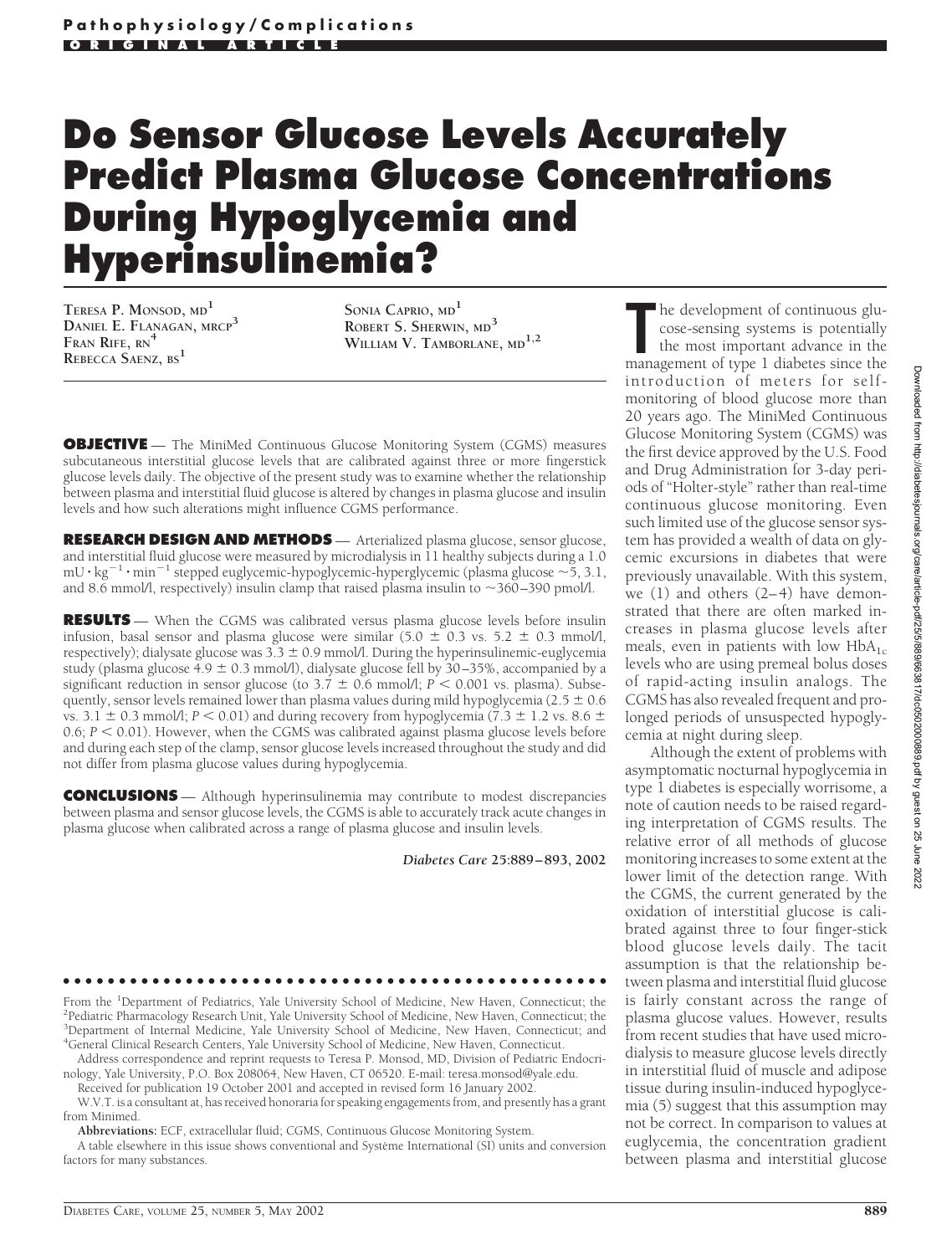increased when plasma glucose was lowered (5). If the same were true in subcutaneous tissue, the net result might be to artificially lower sensor estimates of blood glucose levels.

The present study was undertaken to examine this issue. Direct measurements of interstitial fluid glucose levels were obtained at different levels of plasma glucose and insulin using microdialysis and compared to sensor and plasma glucose readings. The hyperinsulinemic clamp technique was used to produce an increase in plasma insulin levels and to vary plasma glucose concentrations.

# **RESEARCH DESIGN AND METHODS**

### Study subjects

The study participants were 11 healthy young adult volunteers (9 women, 2 men). The age of the subjects was  $24 \pm 4$ years (range 18–31) and the BMI was  $22.1 \pm 2.8$  kg/m<sup>2</sup> (range 18.4–26.6). Volunteers were instructed to maintain their normal activity and diet for the 3 days before the study. The study was approved by the Yale Human Investigation Committee, and all subjects gave written consent after the aims, methods, and risks of the study were described to them.

#### The CGMS system

The MiniMed (Northridge, CA) CGMS system consists of a subcutaneous sensor connected by a cable to a pager-sized glucose monitor. The sensor is a glucose oxidase-based platinum electrode that is inserted through an insertion needle into the subcutaneous tissue of the anterior abdominal wall or other appropriate site using a spring-loaded device (the Senserter). Enzyme-mediated oxidation of glucose in the interstitial fluid generates an electrical current that is carried by a cable to a monitoring device. Sensor readings are acquired by the monitor every 10 s, and average values are reported every 5 min. The sensor outputs are stored in the monitor's memory, downloaded after the study, and analyzed by CGMS software. The program used (Mini-Med Download Program Model 7310, version 1.6B) is a retrospective calibration approach using a modified form of linear regression to determine calibration factors based on three to four plasma glucose levels and simultaneous sensor outputs.

In this study, sensor outputs were

downloaded into a Microsoft Excel file that allowed us to perform two separate calibrations. In the first analysis of sensor data, the sensor outputs were calibrated against four plasma glucose readings obtained during the baseline period before the start of the insulin clamp procedure  $(i.e., at -60, -40, -20, and 0 min)$ . In the second analysis, the sensor outputs were calibrated against four plasma glucose levels distributed throughout the study—one during the baseline period (0 min) and one at the end of each step of the clamp at 60, 120, and 180 min.

In clinical use, glucose levels outside the 2.2- to 22.2-mmol/l range are reported as  $\leq$  2.2 or  $\geq$  22.2 mmol/l. For readings  $\leq$  2.2 mmol/l in this study, the actual glucose level was calculated from sensor outputs using the calibration factors.

### Microdialysis technique

The microdialysis technique has been described in detail elsewhere (6). In this study,  $30 \times 0.62$  mm microdialysis probes with a 20-kDa molecular weight cutoff (CMA/Microdialysis, Acton, MA) were used. Each probe was connected to a portable microinfusion pump and continuously perfused with artificial extracellular fluid (ECF) (NaCl 135 mmol/l, KCl 35 mmol/l,  $MgCl<sub>2</sub> 1 mmol/l$ ,  $CaCl<sub>2</sub> 1.2$ mmol/l, ascorbate 300 umol/l, and 2 mmol/l Na phosphate buffer, adjusted to pH 7.4) at a rate of 0.3  $\mu$ l/min. The artificial ECF flows through the outer tubing into the space between the concentric cylinders to the distal end of the probe. The exchange of molecules between the extracellular fluid and the artificial ECF occurs across the semi-permeable dialysis membrane, after which the fluid enters the inner cannula in a retrograde direction. Dialysates were collected in timed fractions for later analysis. Two separate probes were used to measure interstitial glucose concentrations in each subject.

#### Experimental protocol and insulin clamp procedure

All subjects were studied in the supine position after an overnight fast. The sensor was inserted into the subcutaneous tissue of the anterior abdominal wall by the same investigator (T.P.M.) in all subjects. The microdialysis catheters were also inserted percutaneously in the subcutaneous adipose tissue of the anterior abdominal wall at a distance of at least 30 mm apart. Before insertion, intradermal

local anesthesia was administered. A retrograde cannula was inserted into a vein in the dorsum of the left hand, which was positioned in a heated box (60–65°C) for sampling of arterialized venous blood. A second intravenous catheter was inserted into an antecubital vein for infusion of glucose and insulin.

After insertion of the sensor, microdialysis probes, and intravenous catheters, there was a 60-min rest period during which the glucose sensor was initialized. This was followed by a 60-min baseline period  $(-60 \text{ to } 0 \text{ min})$  when the sensor was calibrated against at least four plasma glucose measurements from arterialized venous blood, and baseline plasma insulin and interstitial fluid dialysates were collected. Thereafter (at 0 min), an intravenous infusion of insulin  $(1.0 \text{ mU} \cdot \text{kg}^{-1})$  $\cdot$  min<sup>-1</sup>) was initiated while adjusting a variable glucose (dextrose 20% wt/vol)) infusion to maintain euglycemia  $(\sim 5)$ mmol/l). During the second step of the clamp, plasma glucose was allowed to fall rapidly to a target of  $\sim$ 3.1 mmol/l, and during the third step, plasma glucose was acutely raised to a target of  ${\sim}8.6$  mmol/l (Fig. 1). The  $1.0 \text{ mU} \cdot \text{kg}^{-1} \cdot \text{min}^{-1}$  insulin infusion was maintained throughout the clamp procedure. Each step of the clamp was maintained for 60–75 min, including the 10–15 min interval between each step that was needed to achieve the target level of glycemia. Plasma samples for insulin were collected every 30 min. Collections of interstitial fluid dialysates were obtained every 15 min. The timing of dialysate collections was adjusted for the transit time between the efferent arm of the probe to the collection tube.

# Analytical procedures

Plasma glucose levels were measured by the glucose oxidase method with a Beckman glucose analyzer (Beckman Instruments, Brea, CA). Plasma insulin was measured by a double-antibody radioimmunoassay (Linco Research, St Louis, MO). Glucose in dialysates was measured by an enzymatic fluorometric method using an automated multianalyzer (CMA/ 600; CMA/Microdialysis, Stockholm, Sweden).

# **Statistics**

Data in text and figures are presented as means  $\pm$  SD. Because the interstitial glucose concentrations did not differ significantly between the two microdialysis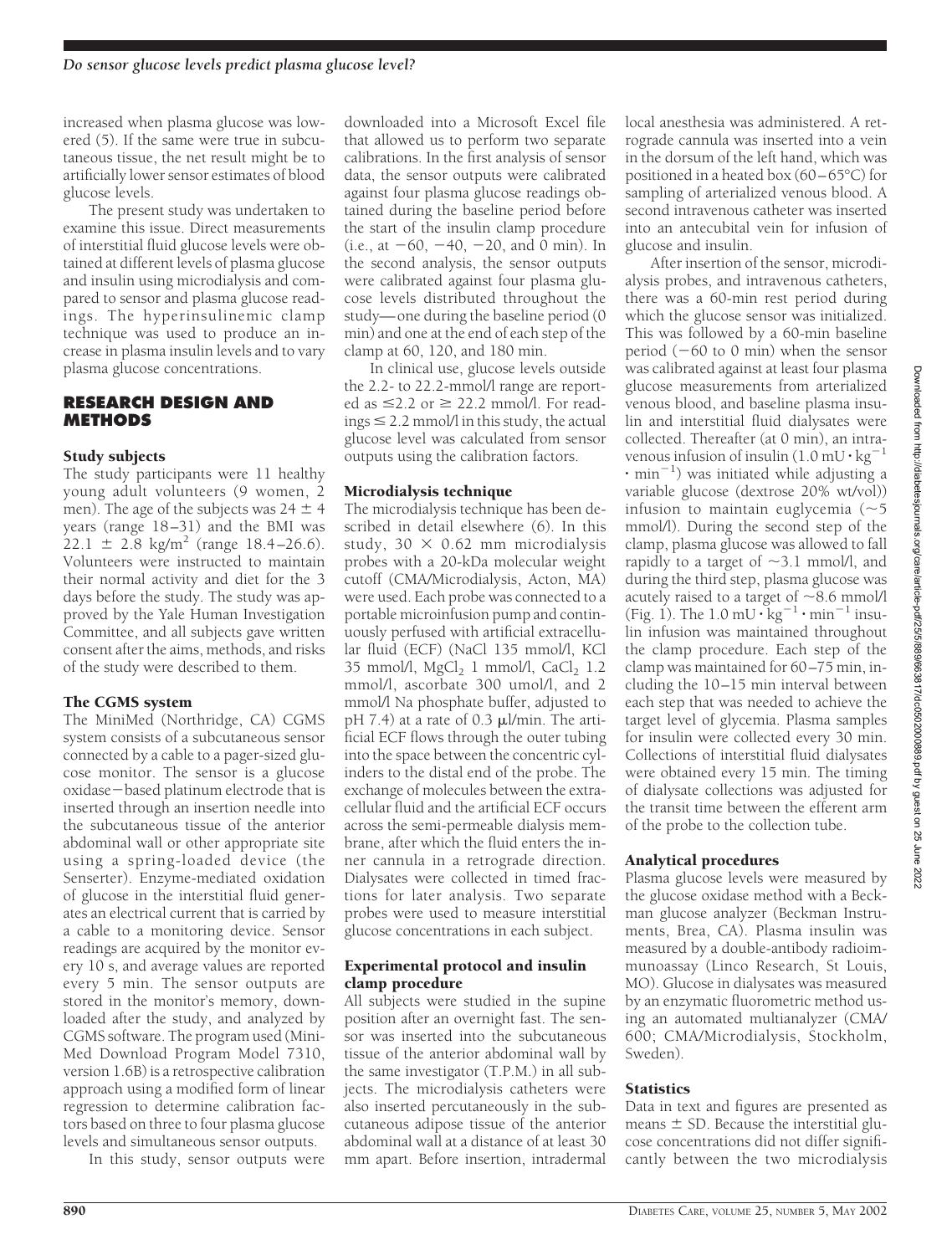

Figure 1—*Mean plasma and dialysate glucose levels over time and the effect of these changes on sensor readings when the CGMS was calibrated against plasma glucose levels during the baseline period.*

probes at any time point, the mean of the two dialysate samples in each subject at each time point was used for analysis. Comparison of glucose values at different time points was performed by repeated measures ANOVA. When there was a significant difference between the methods of measuring glucose, paired *t* tests were

used to localize the effects. All analyses were performed using SPSS version 10.0 software and Microsoft Excel 97.

**RESULTS** — As shown in Table 1, plasma insulin concentrations (57  $\pm$  12 pmol/l at baseline) increased to 395  $\pm$  78 pmol/l during the euglycemic phase of the insulin clamp and remained at this level during the remainder of the study. In addition, target levels of glucose were achieved during each of the three steps of the clamp procedure. The relationship between plasma and interstitial (by microdialysis) glucose levels at baseline and during the three steps of the clamp is also

**Table 1—***Mean plasma insulin, plasma glucose, dialysate glucose, and sensor glucose levels at baseline and during the three stages of the glucose clamp*

|                            | Baseline        | Euglycemia      | Hypoglycemia          | Hyperglycemia   |
|----------------------------|-----------------|-----------------|-----------------------|-----------------|
| Plasma insulin (pmol/l)    | $57 \pm 12$     | $395 \pm 78$    | $341 \pm 51$          | $396 \pm 129$   |
| Plasma glucose (mmol/l)    | $5.2 \pm 0.3$   | $4.9 \pm 0.3$   | $3.1 \pm 0.3$         | $8.6 \pm 0.6$   |
| Dialysate glucose (mmol/l) | $3.3 \pm 0.9$ † | $2.3 \pm 0.6$ † | $1 \pm 0.6^{\dagger}$ | $5.7 \pm 0.6$ † |
| Sensor glucose (mmol/l)    |                 |                 |                       |                 |
| Basal calibration          | $5 \pm 0.3$     | $3.7 \pm 0.6$ † | $2.5 \pm 0.6$ †       | $7.3 \pm 1.2$ † |
| Study calibration          | $5.4 \pm 0.6^*$ | $3.9 \pm 0.6$ † | $2.8 \pm 0.6$         | $7.8 \pm 0.9*$  |

\*Data are means  $\pm$  SD,  $n = 11$ . Basal calibration, sensor calibrated against four plasma glucose levels during baseline period; study calibration, sensor calibrated against four plasma glucose levels obtained throughout the study.  $*P < 0.05$  vs. plasma glucose at the same time point;  $*P < 0.001$  vs. plasma glucose at the same time point.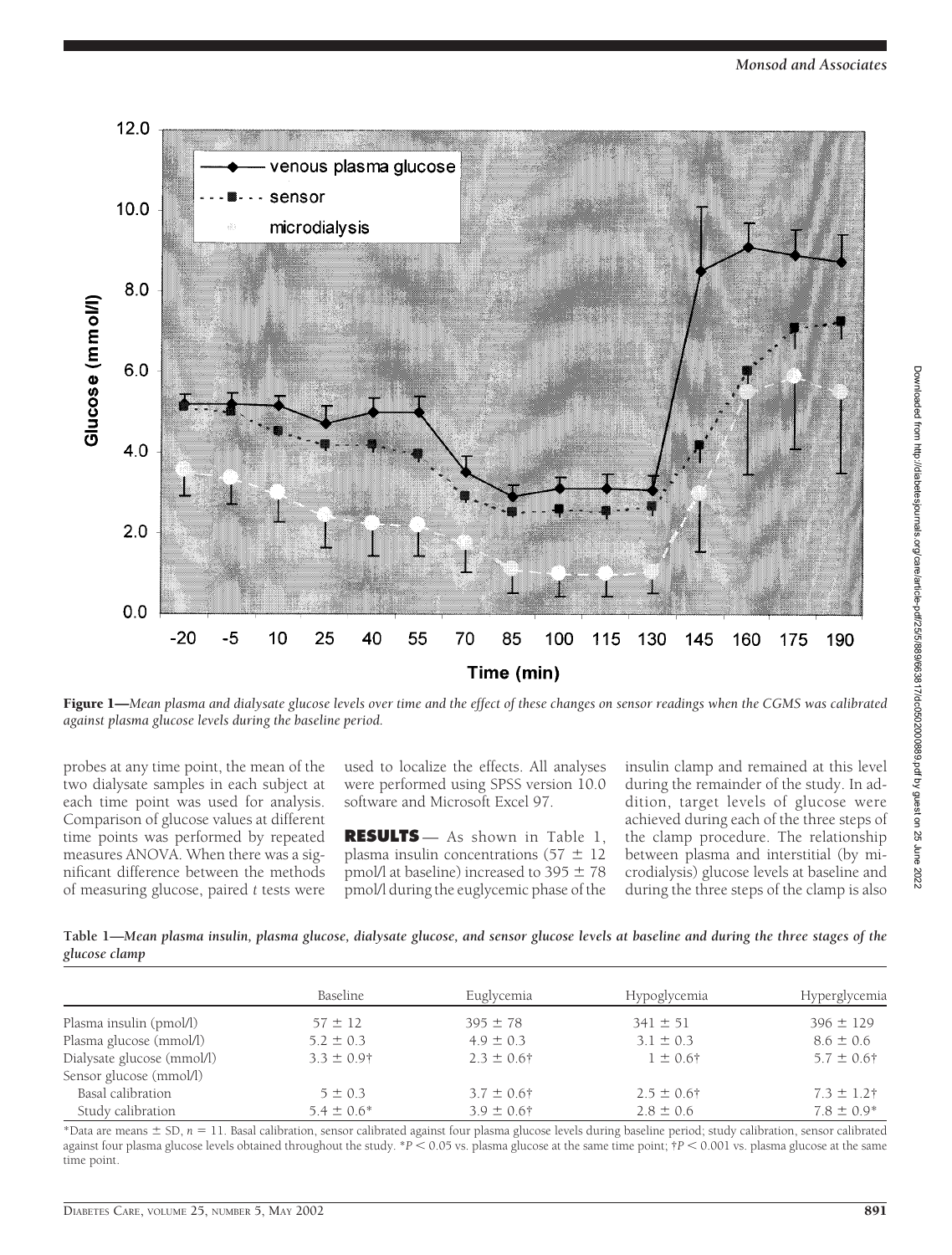shown in Table 1. At basal plasma glucose and insulin levels, the mean dialysate glucose concentration was  $3.3 \pm 0.9$  mmol/l, or 65  $\pm$  5% of plasma values. In contrast, during the first step of the insulin clamp, dialysate concentrations fell to  $2.3 \pm 0.6$ mmol/l ( $P < 0.001$  vs. baseline), even though plasma glucose levels were maintained at euglycemic levels by exogenous glucose infusion. Moreover, when plasma glucose was allowed to fall to  $\sim$ 3 mmol/l, dialysate glucose fell to  $1.0 \pm 0.6$  mmol/l. The relatively greater reduction in interstitial compared to plasma glucose was statistically significant ( $P < 0.001$  for group by time interaction). When plasma glucose was acutely raised to  $\sim$ 8.6 mmol/l, dialysate glucose concentrations also sharply increased to 66  $\pm$  9% of plasma values (NS vs. baseline).

The time course of changes in plasma and dialysate glucose levels and the effects of these changes on sensor readings when the CGMS was calibrated against plasma glucose levels before the start of the clamp are shown in Fig. 1. Raw sensor outputs did not significantly change from the beginning  $(25.7 \pm 11.7 \text{ nA})$  to the end of the basal period  $(25.0 \pm 11.9 \text{ nA})$ .

Because the CGMS was calibrated exclusively against plasma glucose levels before the start of the insulin infusion, basal sensor and plasma glucose values were similar  $(5 \pm 0.3 \text{ vs. } 5.2 \pm 0.3 \text{ mmol/l})$ (Table 1). In contrast, during euglycemic hyperinsulinemia, sensor glucose levels fell to 3.7  $\pm$  0.6 mmol/l (*P* < 0.001 vs. plasma), a 20% reduction in glucose levels that paralleled the fall in dialysis concentrations during this step of the clamp. Subsequently, sensor readings remained 20% lower than plasma glucose concentrations during the hypoglycemia step  $(2.5 \pm 0.6 \text{ vs. } 3.1 \pm 0.3 \text{ mmol/l}; P <$ 0.05). During recovery from hypoglycemia, sensor readings lagged behind increases in plasma glucose and remained  $\sim$ 15% lower than plasma glucose at the end of the study (7.3  $\pm$  1.2 vs. 8.6  $\pm$  0.6 mmol $/$ ;  $P < 0.05$ ). The changes in sensor glucose levels during the study were not significantly different than the changes in dialysate glucose concentrations (*P* 0.51 for group by time interaction).

Sensor glucose levels were also determined when the sensor was calibrated against plasma glucose levels at baseline and at the end of each step of the clamp ("Study calibration" in Table 1). Under conditions that would average out variations in the plasma to interstitial glucose gradients, there was a generalized increase in sensor glucose levels  $(P < 0.001)$ vs. basal calibration). The sensor was still able to detect the fall in interstitial glucose levels during the euglycemic-hyperinsulinemic step ( $P < 0.001$  vs. plasma glucose), but during the hypoglycemic step, sensor and plasma glucose levels did not differ significantly (Table 1).

**CONCLUSIONS** — The present study was undertaken to examine whether and to what extent changes in plasma insulin and glucose affect interstitial glucose concentrations and, in turn, the results of a glucose-sensing system that measures interstitial glucose levels. To achieve this, we used microdialysis to provide a means to measure changes in interstitial glucose levels directly. Recovery of glucose from the interstitial fluid by equilibrium dialysis is dependent on the dialysis flow rate, characteristics of the membrane, and dimensions of the probe, as well as other factors. We selected a well-established system that under the current conditions of use has been previously shown to result in a  $>90\%$  recovery of interstitial glucose concentrations (7).

Our findings demonstrated that acute increases in plasma insulin lower interstitial glucose concentrations, even in the face of unchanged plasma glucose levels. Moreover, when plasma glucose was allowed to fall as a result of the insulin infusion, the relative difference in glucose concentrations in these two compartments tended to increase further. The current finding that insulin-induced hypoglycemia increases the interstitial $-to$ plasma glucose concentration gradient in subcutaneous adipose tissue is consistent with the results of previous hypoglycemic clamp studies in healthy subjects from our laboratory, albeit with a different microdialysis system (5). Although the physiological mechanisms of these effects of insulin have not been established and are likely to be complex  $(8-10)$ , enhanced uptake of interstitial glucose by adipocytes that is not fully compensated for by increased delivery of glucose from the microcirculation undoubtedly plays an important role.

Calibration of the sensor against fasting plasma glucose and basal insulin levels resulted in baseline sensor glucose values that were nearly identical to plasma glucose concentrations. During

the euglycemic-hyperinsulinemic phase of the study, the reduction in interstitial glucose concentrations was detected by the sensor and reported as a 20% fall in plasma glucose values. Thereafter, sensor glucose levels remained 20% below plasma values during the hypoglycemic step and 15% lower than plasma levels during recovery from hypoglycemia. Thus, as we hypothesized, increases in the plasma-to-interstitial fluid glucose gradient induced by insulin may cause the sensor to overestimate the fall and underestimate the degree of recovery from hypoglycemia. Similar discrepancies between plasma and interstitial glucose concentrations during acute changes in plasma glucose and insulin levels have been reported in rats (11). It should be noted, however, that the CGMS is usually calibrated against glucose levels that are distributed throughout the day and, consequently, at widely varying plasma glucose and insulin levels. To address this issue, we reassessed sensor function when the system was calibrated against plasma glucose levels at baseline and at the end of each step of the clamp procedure. Under these conditions, in which variations in plasma-to-interstitial glucose gradients and any potential downward drift of sensor outputs are averaged out, differences between plasma and sensor glucose levels were substantially reduced. Indeed, with this calibration, there were no significant differences between plasma and sensor glucose levels during the hypoglycemic step.

In studies that have used the CGMS to monitor glycemic control in intensively treated type 1 diabetic patients, frequent and prolonged asymptomatic hypoglycemia has often been observed, especially during the night (1). Consequently, a primary aim of this study was to validate the accuracy of the sensor in detecting hypoglycemia. Our results demonstrated that in healthy nondiabetic subjects, the CGMS tracks changes in plasma glucose very well and with an accuracy that is comparable to that of conventional meter methods. Preliminary reports from two other studies that used the hypoglycemic clamp to validate CGMS glucose levels in human subjects found only modest discrepancies between plasma and sensor glucose levels (12,13). Furthermore, the study by Kerr et al. (12) showed a similar lag in sensor readings during recovery from hypoglycemia. The effect of varia